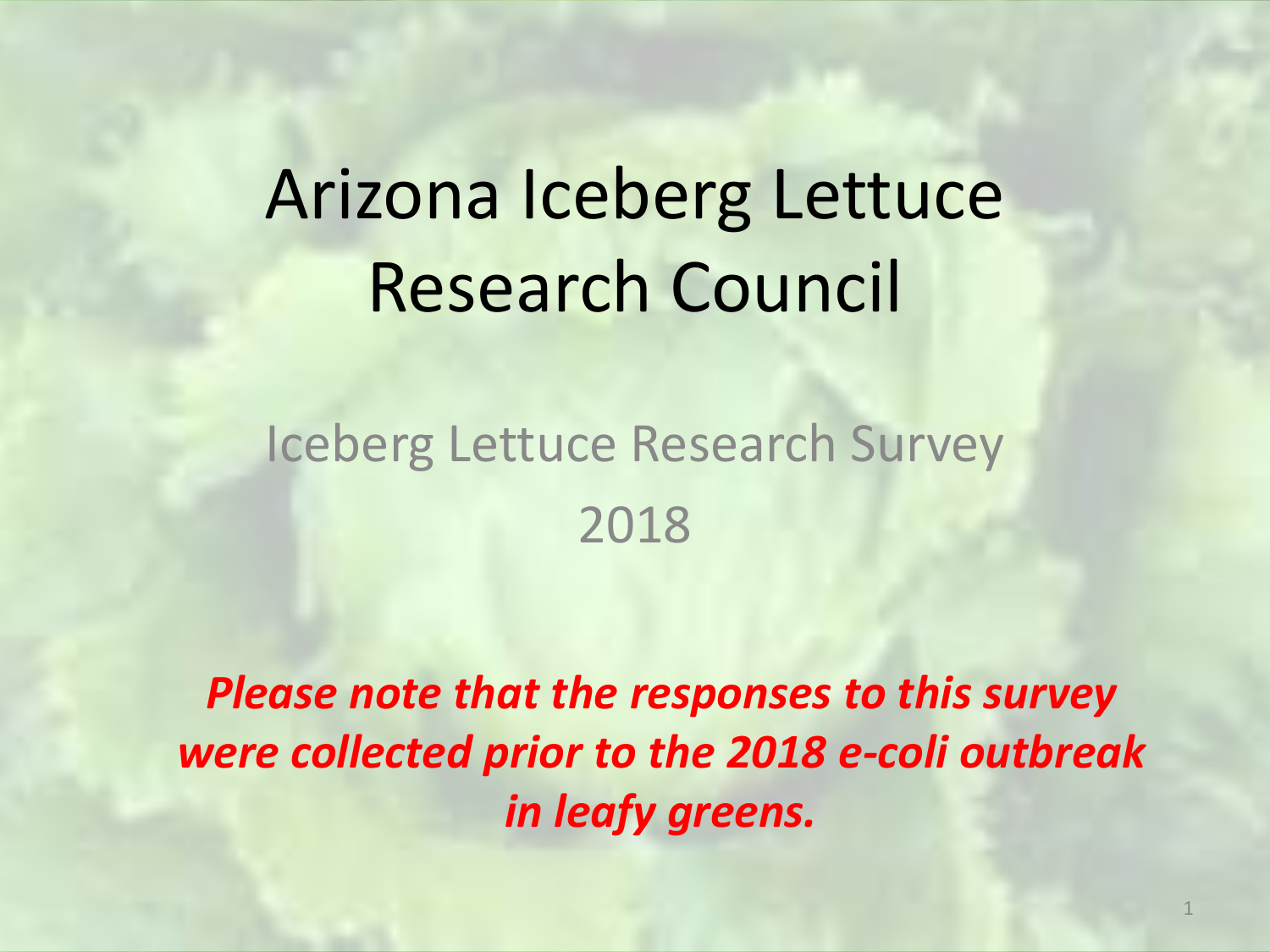# AILRC Research Survey 2018

- 24 on-line responses were collected between February 21<sup>st</sup> and April 13<sup>th</sup>, 2018
- 45 paper surveys collected at the Southwest Ag Summit in February 2018 were manually entered
- 69 respondents started the survey
- 66 with usable data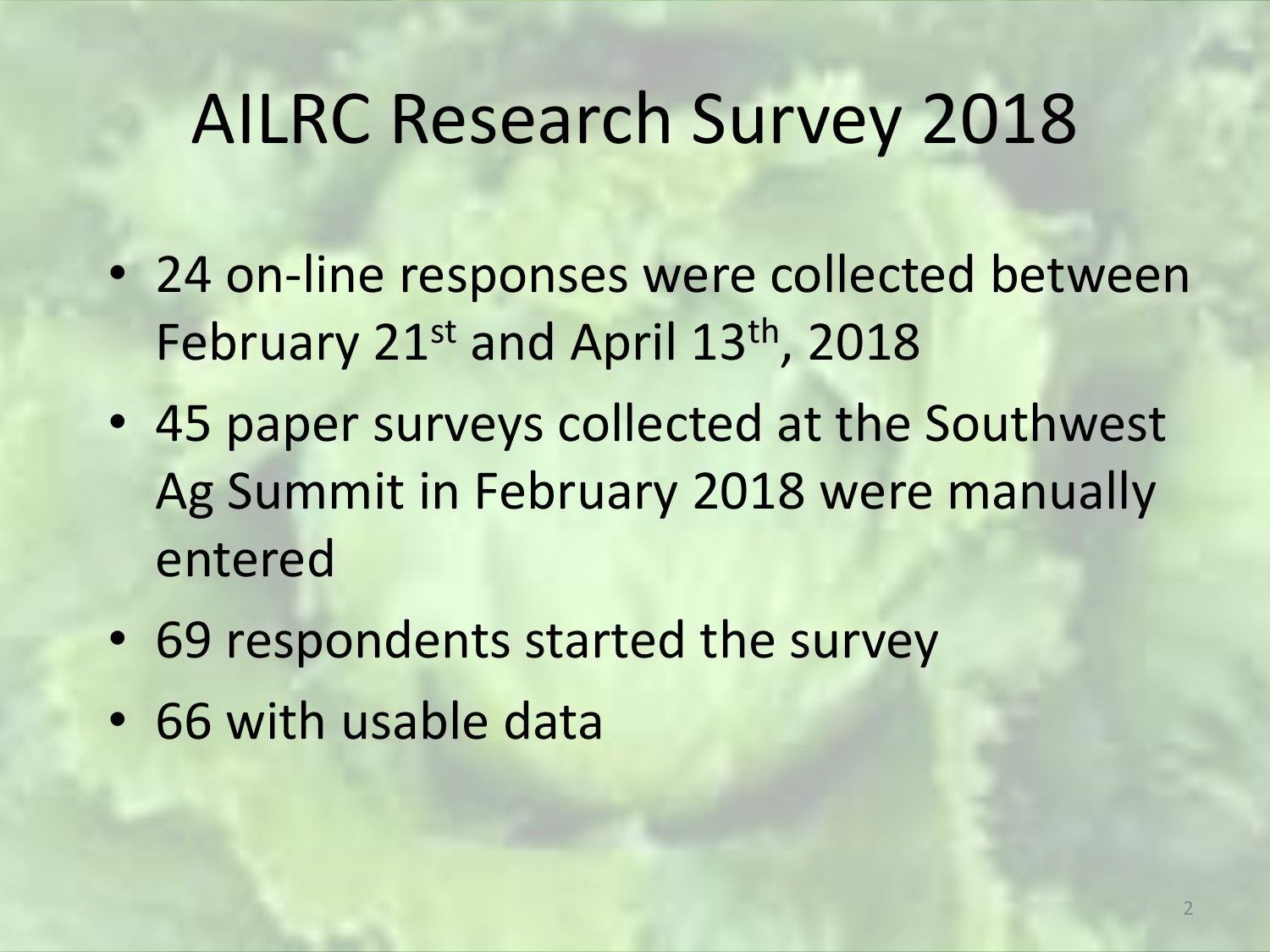## AILRC Research Survey 2018

- 66 usable surveys
- 17 equipment companies, PCAs, consulting, etc.
- 14 seed companies
- 35 iceberg lettuce producer surveys *(representing 21 producers)*
- 2018 data set for 66 total usable surveys
- 2018 data set for 35 producer only surveys
- 2012 data set for comparison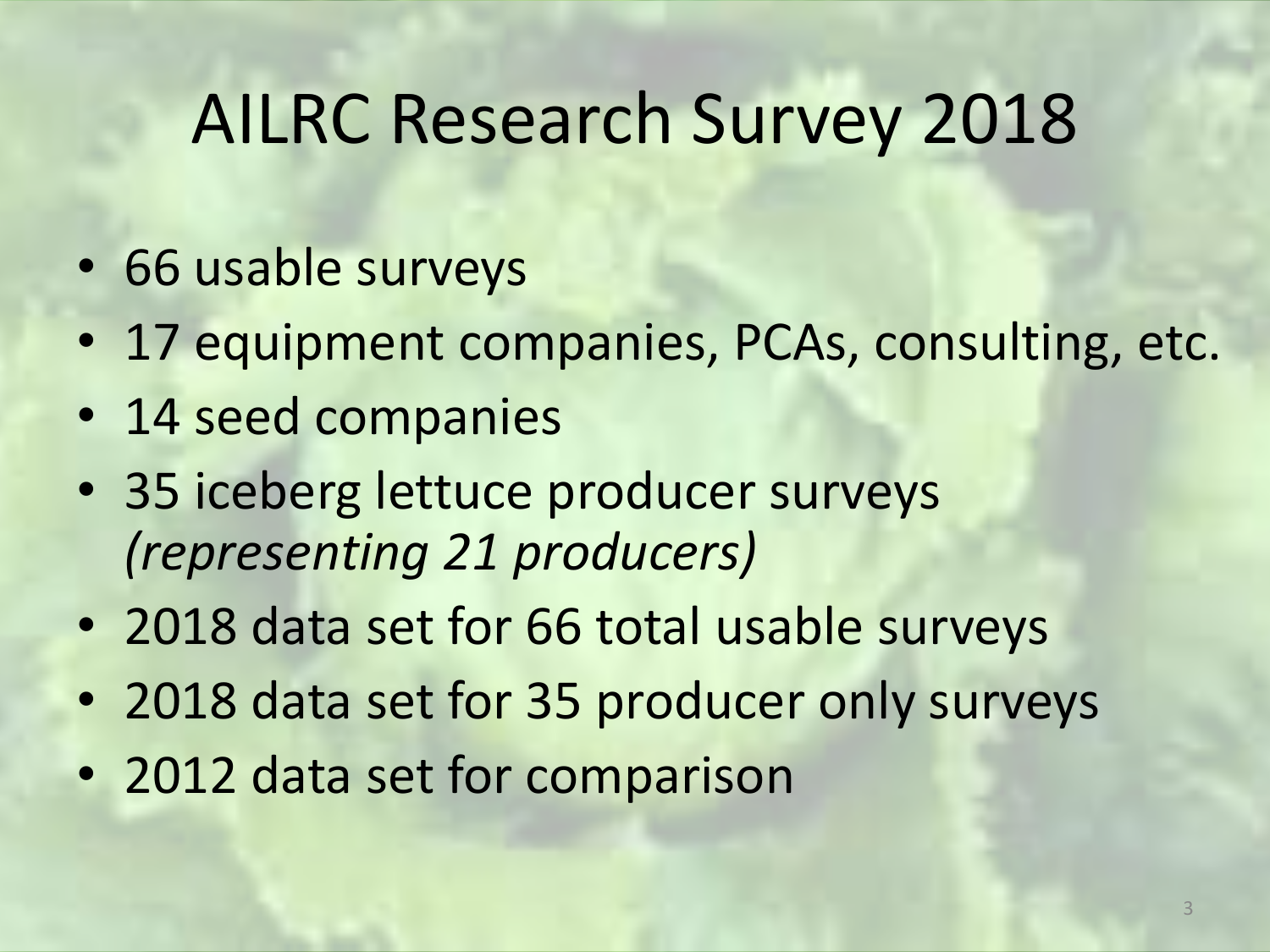## Survey Categories

- 1. Areas of Research
- 2. Diseases and Disorders
- 3. Soil and Water Management
- 4. Technology
- 5. Insects and Nematodes
- 6. Food Safety
- 7. Organic
- 8. Other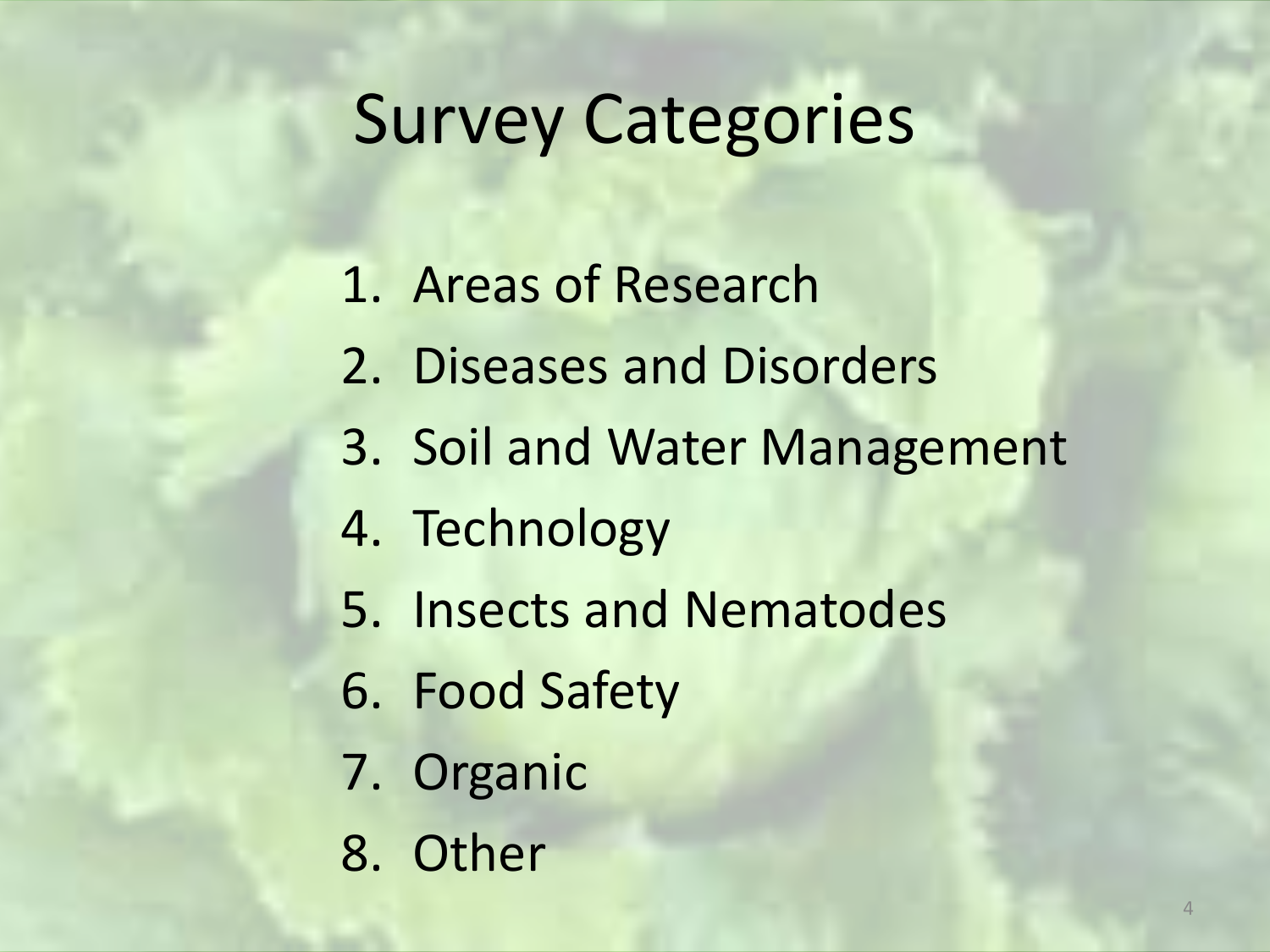### Areas of Research

All 2018 Surveys (66)

*Priority\**

*High*

*Low*

**Cultivation and Tillage Practices Post-Harvest Handling and Shipping Fertilizer Use and Management Food Safety and Contamination Weed Control and Management Seeds and Stand Establishment Variety Improvement and Trials Water Management Insect Control and Management Disease Control and Management**



■ 5 - High ■ 4 - Medium High ■ 3 - Medium ■ 2 - Medium Low ■ 1 - Low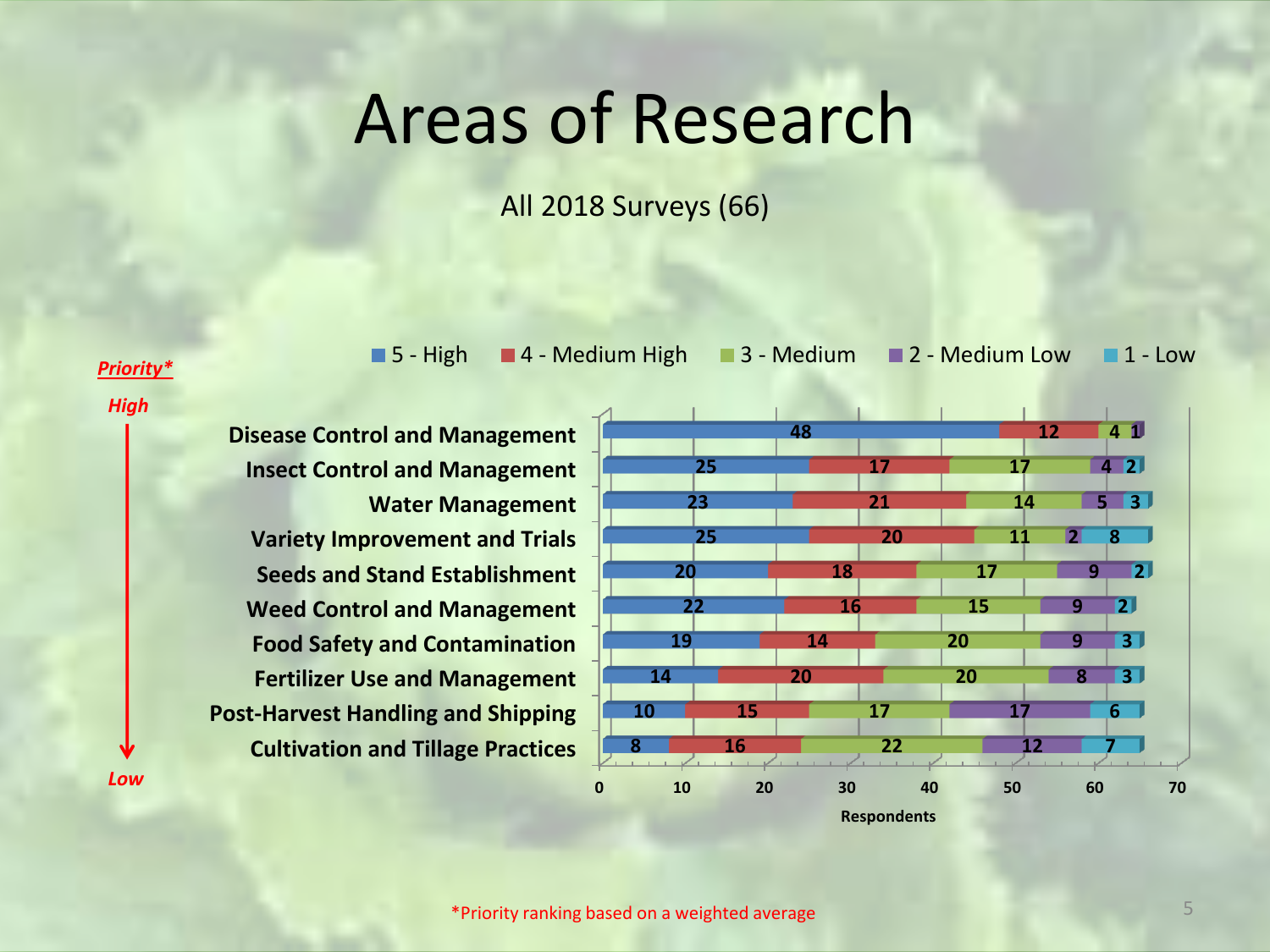### Areas of Research

2018 Producers Only (35)

■ 5 - High ■ 4 - Medium High ■ 3 - Medium ■ 2 - Medium Low ■ 1 - Low

#### *Priority\**

*High*

*Low*

**Post-Harvest Handling and Shipping Cultivation and Tillage Practices Seeds and Stand Establishment Fertilizer Use and Management Variety Improvement and Trials Food Safety and Contamination Water Management Weed Control and Management Insect Control and Management Disease Control and Management**



**Respondents**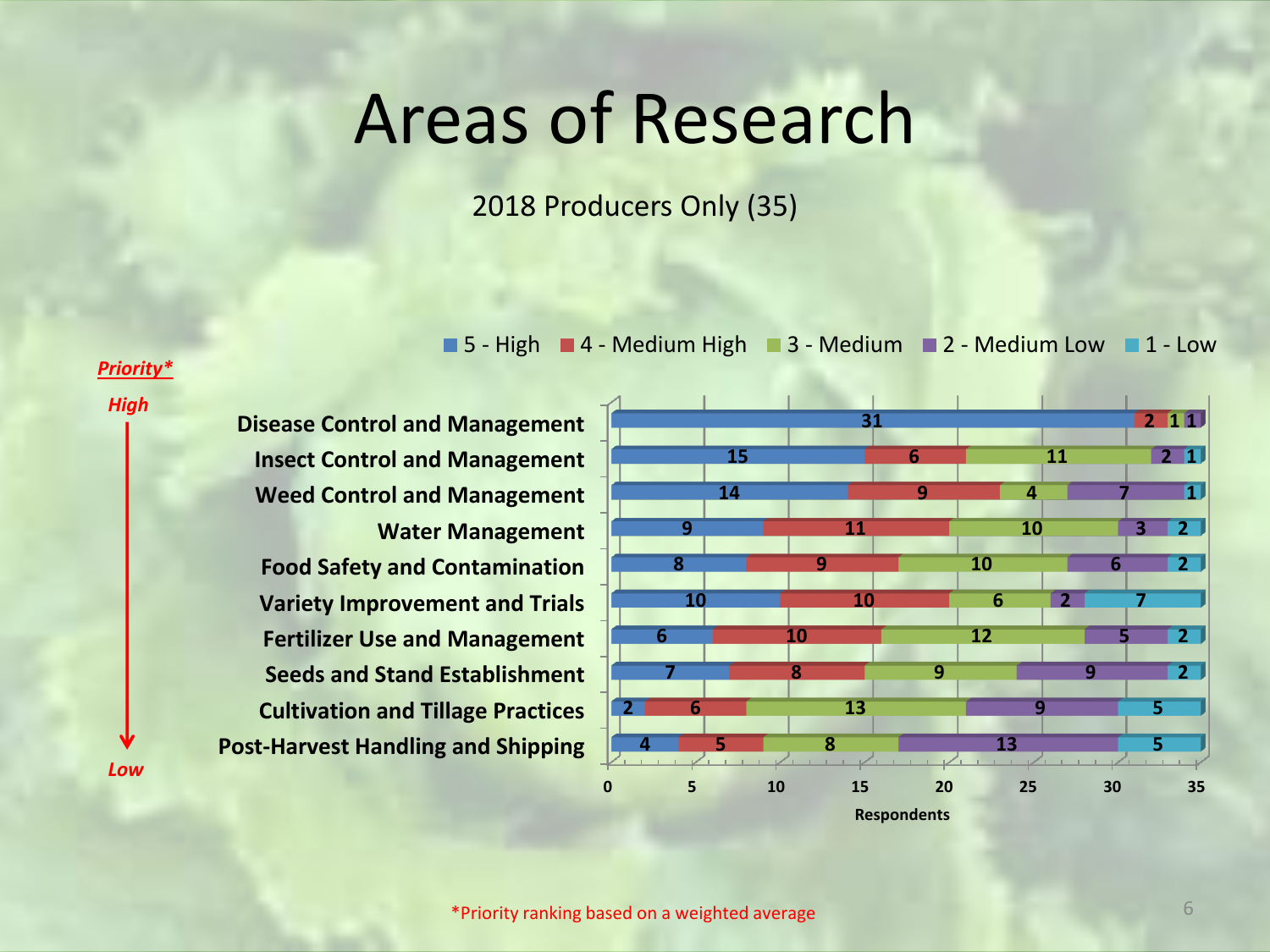# Areas of Research

| <b>2012 Producers</b>                    | <b>2018 All</b>                              | <b>2018 Producers Only</b>                   |
|------------------------------------------|----------------------------------------------|----------------------------------------------|
| <b>Disease Control and Management</b>    | Disease Control and Management               | Disease Control and Management               |
| Food Safety and Contamination            | <b>Insect Control and Management</b>         | <b>Insect Control and Management</b>         |
| <b>Insect Control and Management</b>     | <b>Water Management</b>                      | <b>Weed Control and Management</b>           |
| Weed Control and Management              | Variety Improvement and Trials               | <b>Water Management</b>                      |
| Fertilizer Use and Management            | Seeds and Stand Establishment                | <b>Food Safety and Contamination</b>         |
| <b>Water Management</b>                  | <b>Weed Control and Management</b>           | Variety Improvement and Trials               |
| Post-Harvest Handling and Shipping       | <b>Food Safety and Contamination</b>         | <b>Fertilizer Use and Management</b>         |
| Seeds and Stand Establishment            | <b>Fertilizer Use and Management</b>         | Seeds and Stand Establishment                |
| Variety Improvement and Trials           | Post-Harvest Handling and<br><b>Shipping</b> | <b>Cultivation and Tillage Practices</b>     |
| <b>Cultivation and Tillage Practices</b> | <b>Cultivation and Tillage Practices</b>     | Post-Harvest Handling and<br><b>Shipping</b> |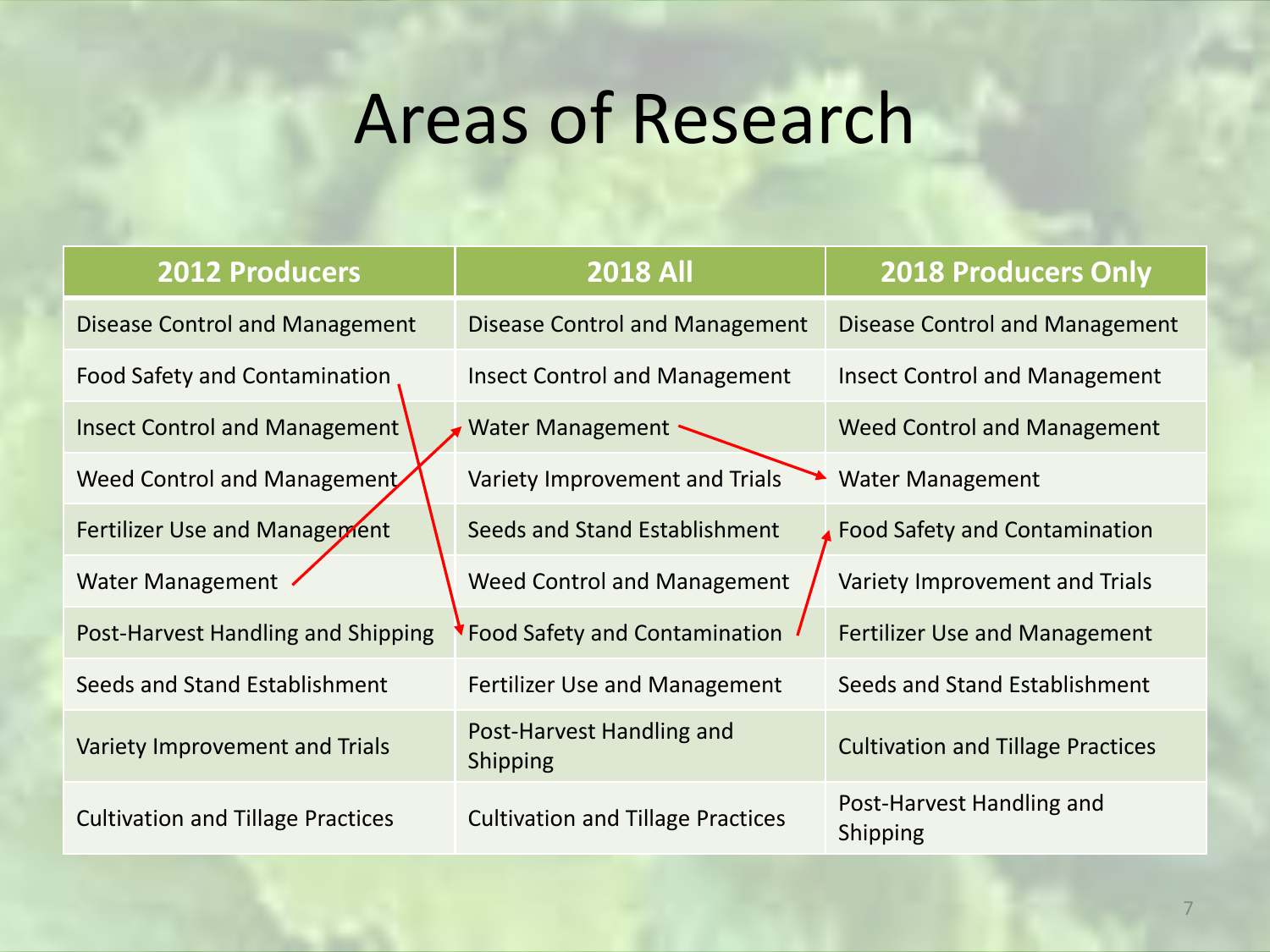### Diseases and Disorders

All 2018 Surveys (66)



\*Priority ranking based on a weighted average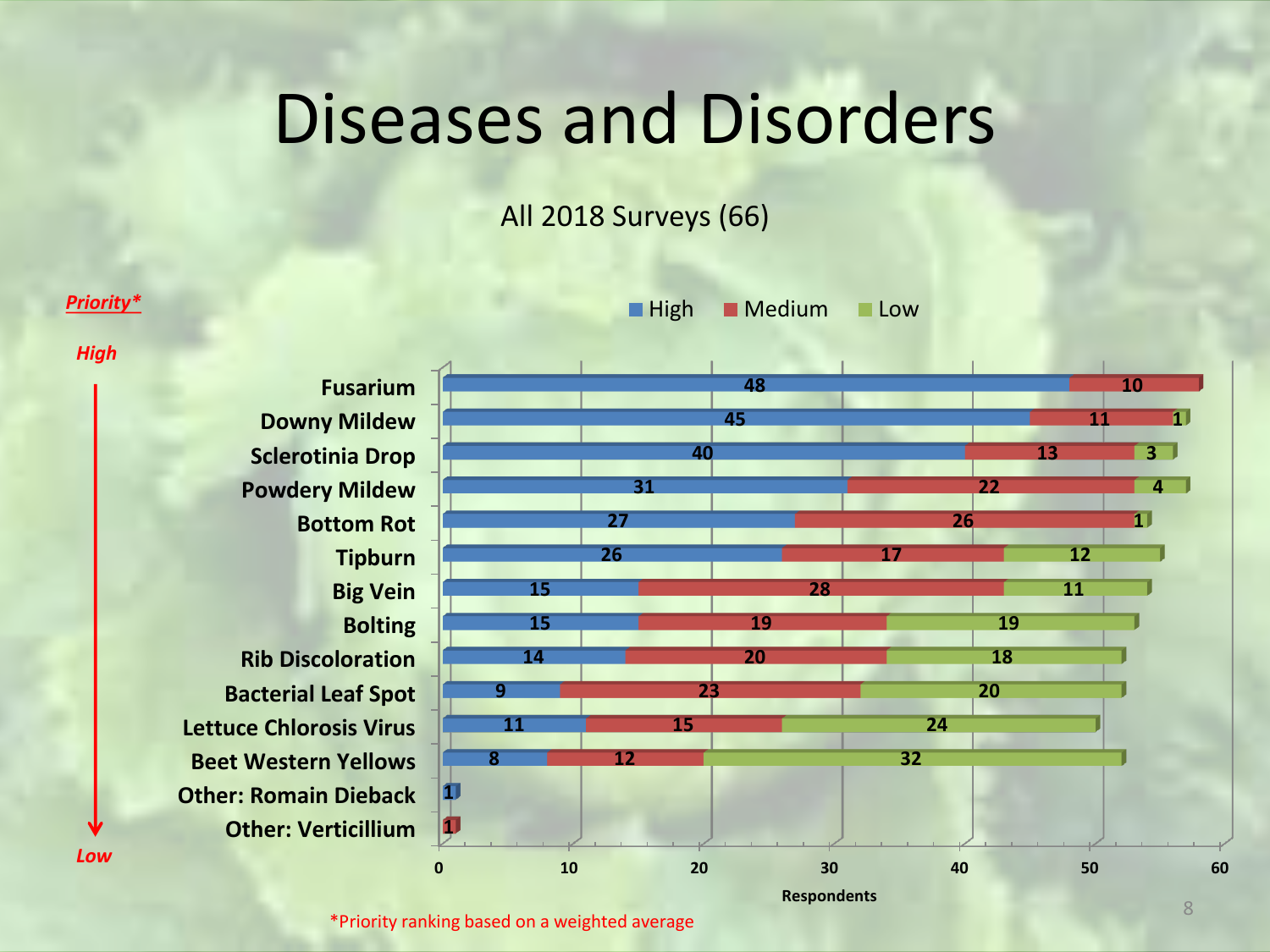### Diseases and Disorders

2018 Producers Only (35)

#### *Priority\**

*High*

*Low*

**Other: Verticillium Other: Romain Dieback Beet Western Yellows Lettuce Chlorosis Virus Bacterial Leaf Spot Rib Discoloration Big Vein Bolting Tipburn Bottom Rot Powdery Mildew Sclerotinia Drop Downy Mildew Fusarium**



**High** Medium Low

\*Priority ranking based on a weighted average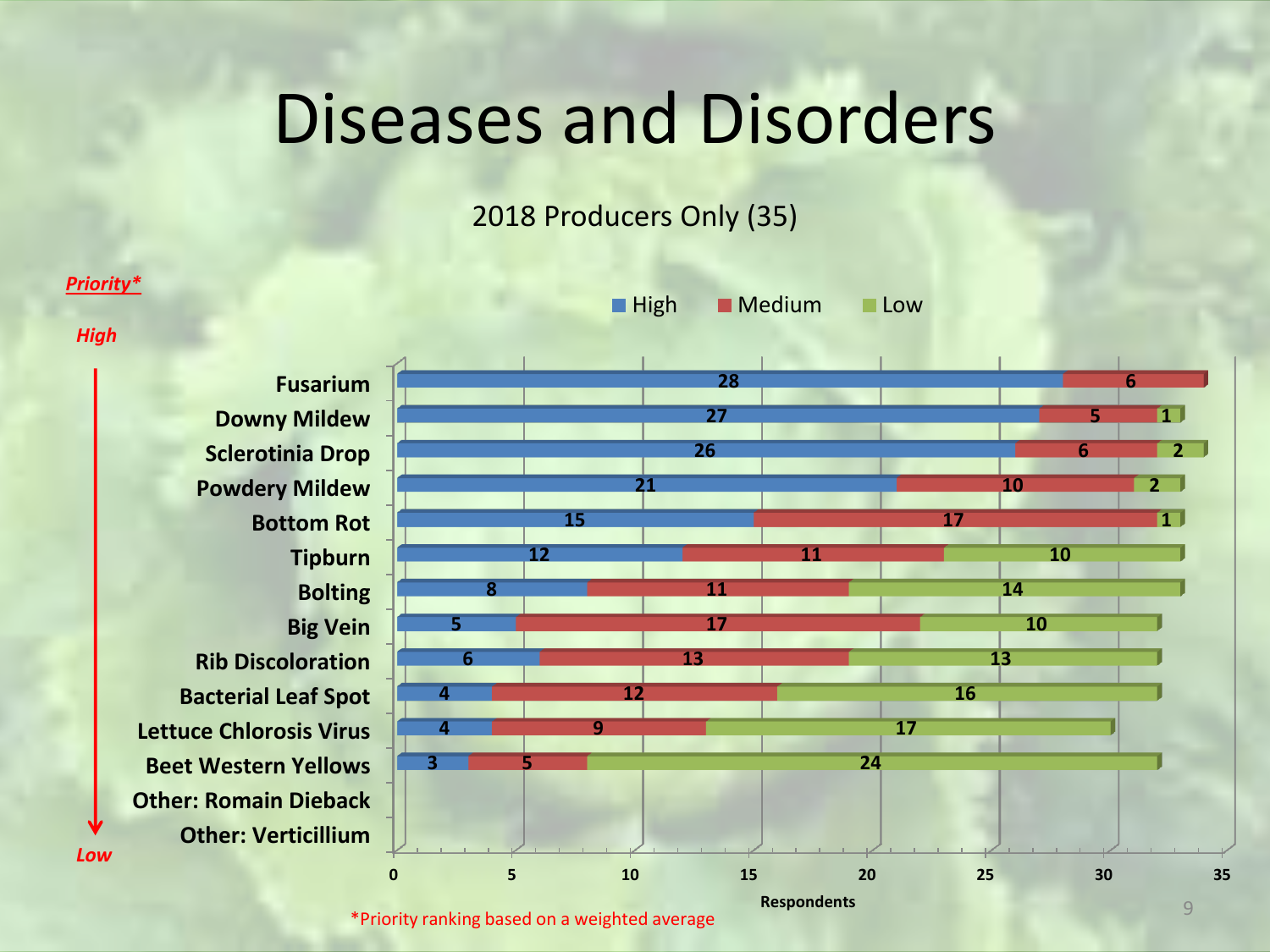# Diseases and Disorders

| 2012 Producers                 | <b>2018 All</b>                | <b>2018 Producers Only</b>     |
|--------------------------------|--------------------------------|--------------------------------|
| Sclerotinia Drop               | Fusarium                       | Fusarium                       |
| Powdery Mildew                 | Downy Mildew                   | Downy Mildew                   |
| Fusarium                       | Sclerotinia Drop               | Sclerotinia Drop               |
| <b>Bottom Rot</b>              | <b>Powdery Mildew</b>          | Powdery Mildew                 |
| Downy Mildew                   | <b>Bottom Rot</b>              | <b>Bottom Rot</b>              |
| Tipburn                        | Tipburn                        | Tipburn                        |
| <b>Big Vein</b>                | <b>Big Vein</b>                | <b>Bolting</b>                 |
| <b>Rib Discoloration</b>       | <b>Bolting</b>                 | <b>Big Vein</b>                |
| <b>Lettuce Chlorosis Virus</b> | <b>Rib Discoloration</b>       | <b>Rib Discoloration</b>       |
| <b>Bolting</b>                 | <b>Bacterial Leaf Spot</b>     | <b>Bacterial Leaf Spot</b>     |
| <b>Bacterial Leaf Spot</b>     | <b>Lettuce Chlorosis Virus</b> | <b>Lettuce Chlorosis Virus</b> |
| <b>Beet Western Yellows</b>    | <b>Beet Western Yellows</b>    | <b>Beet Western Yellows</b>    |
| <b>Other: Major sclero</b>     | <b>Other: Romain Dieback</b>   |                                |
|                                | <b>Other: Verticillium</b>     | 10                             |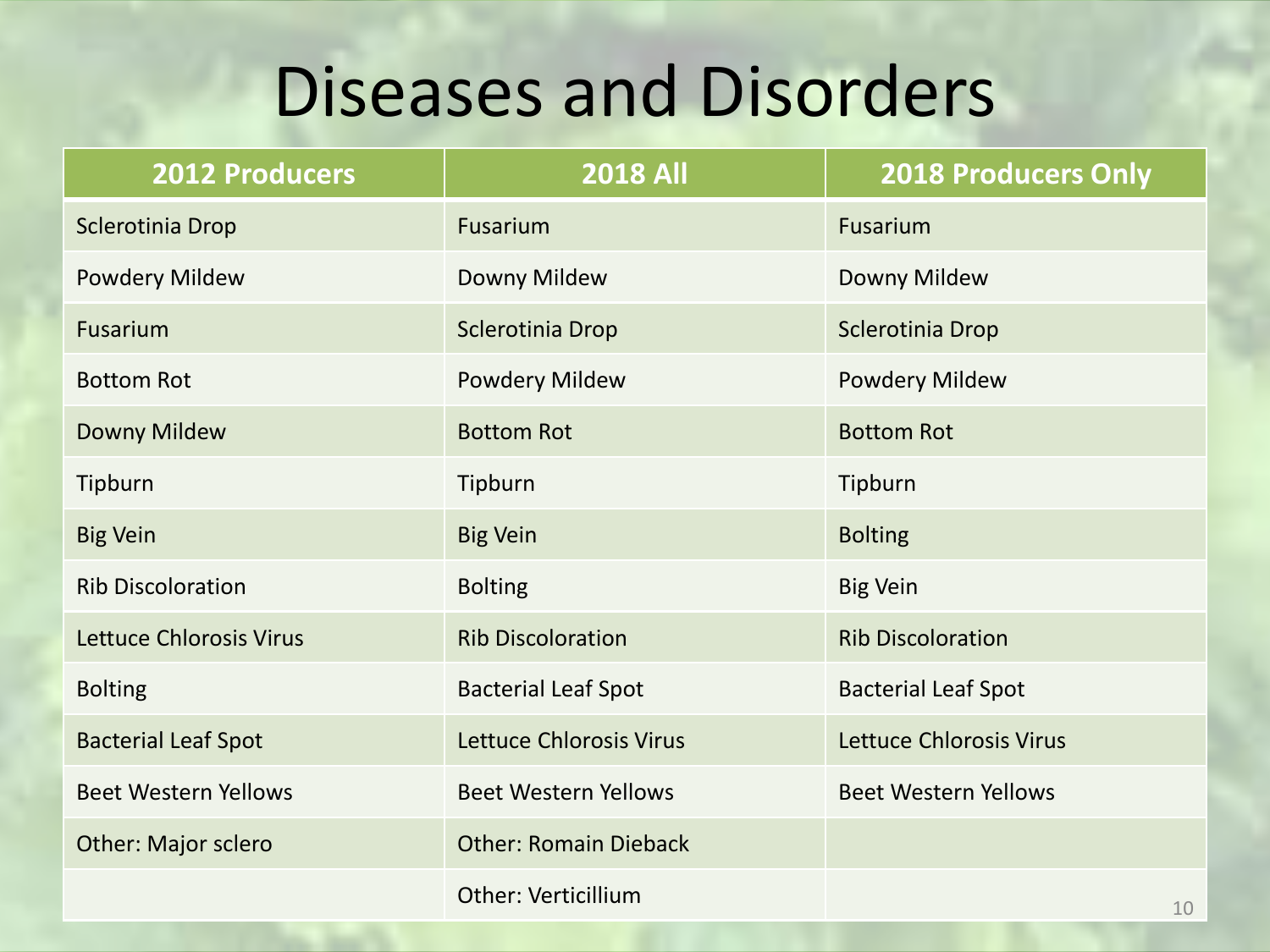### Soil and Water Management

All 2018 Surveys (66)

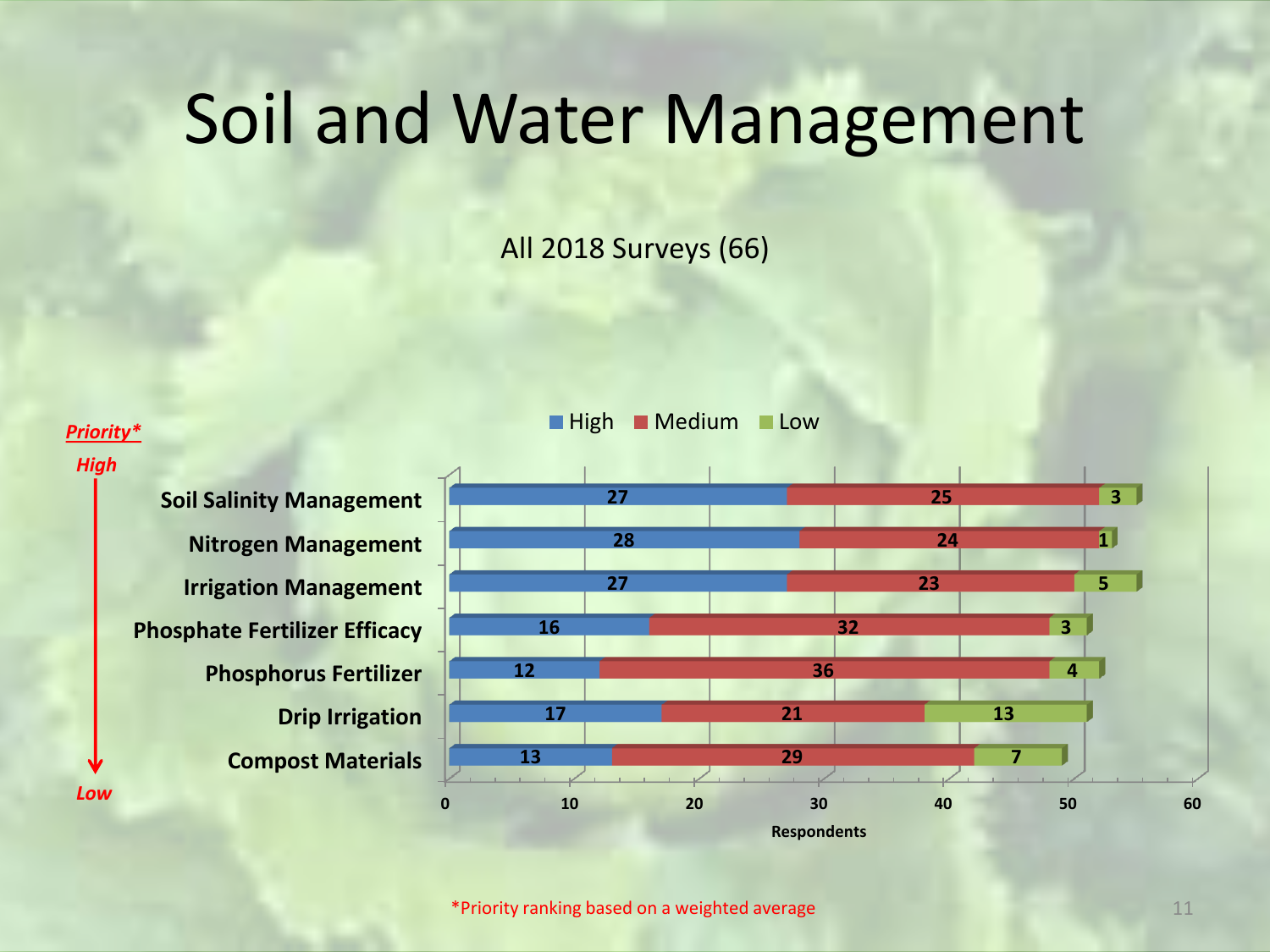### Soil and Water Management

2018 Producers Only (35)



**High Medium Low**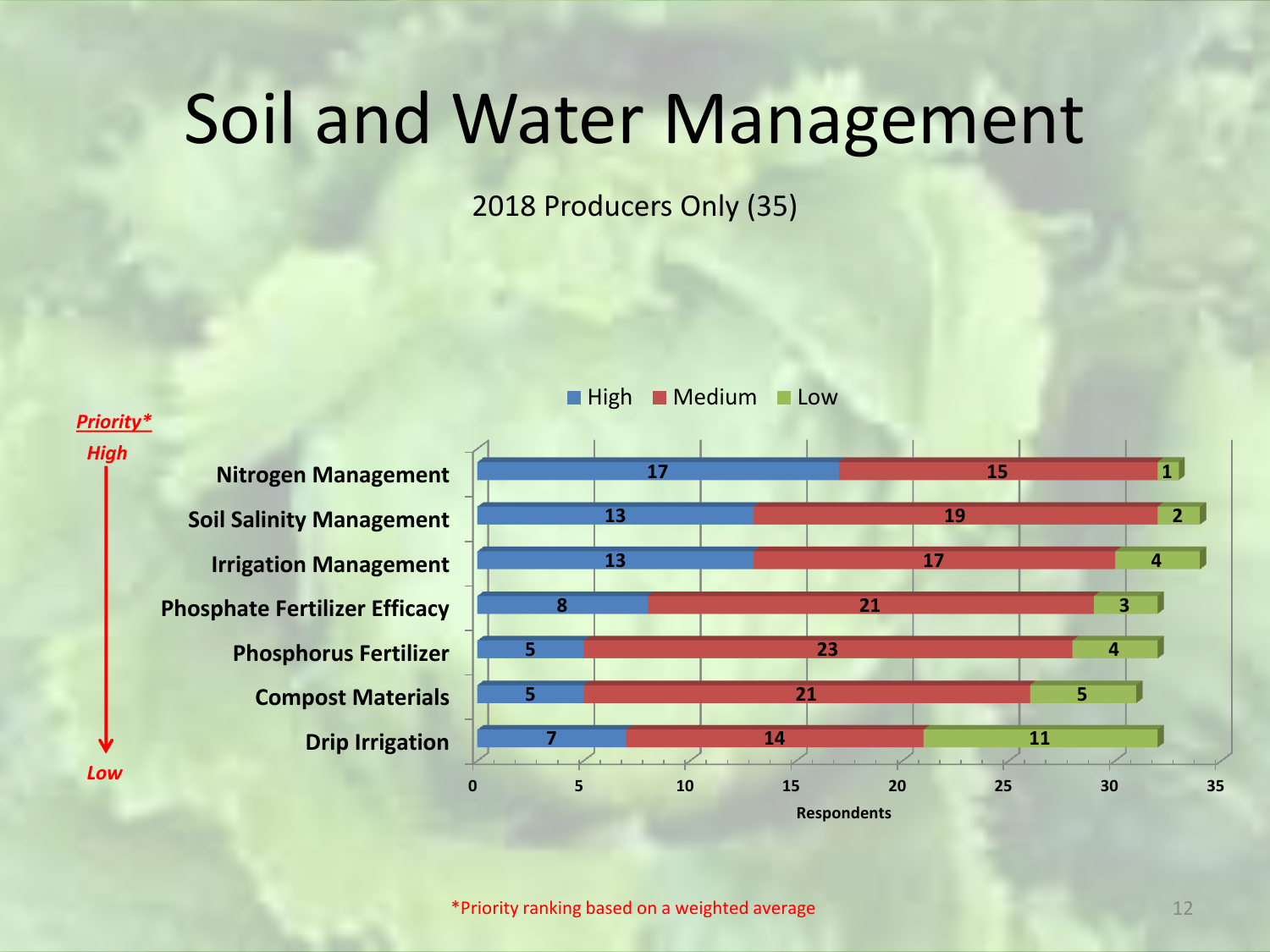# Soil and Water Management

| <b>2012 Producers</b>                | <b>2018 All</b>                      | <b>2018 Producers Only</b>           |
|--------------------------------------|--------------------------------------|--------------------------------------|
| Nitrogen Management                  | <b>Soil Salinity Management</b>      | Nitrogen Management                  |
| <b>Phosphate Fertilizer Efficacy</b> | Nitrogen Management                  | Soil Salinity Management             |
| <b>Phosphorus Fertilizer</b>         | <b>Irrigation Management</b>         | <b>Irrigation Management</b>         |
| <b>Compost Materials</b>             | <b>Phosphate Fertilizer Efficacy</b> | <b>Phosphate Fertilizer Efficacy</b> |
| <b>Drip Irrigation</b>               | <b>Phosphorus Fertilizer</b>         | <b>Phosphorus Fertilizer</b>         |
|                                      | Drip Irrigation                      | <b>Compost Materials</b>             |
|                                      | <b>Compost Materials</b>             | <b>Drip Irrigation</b>               |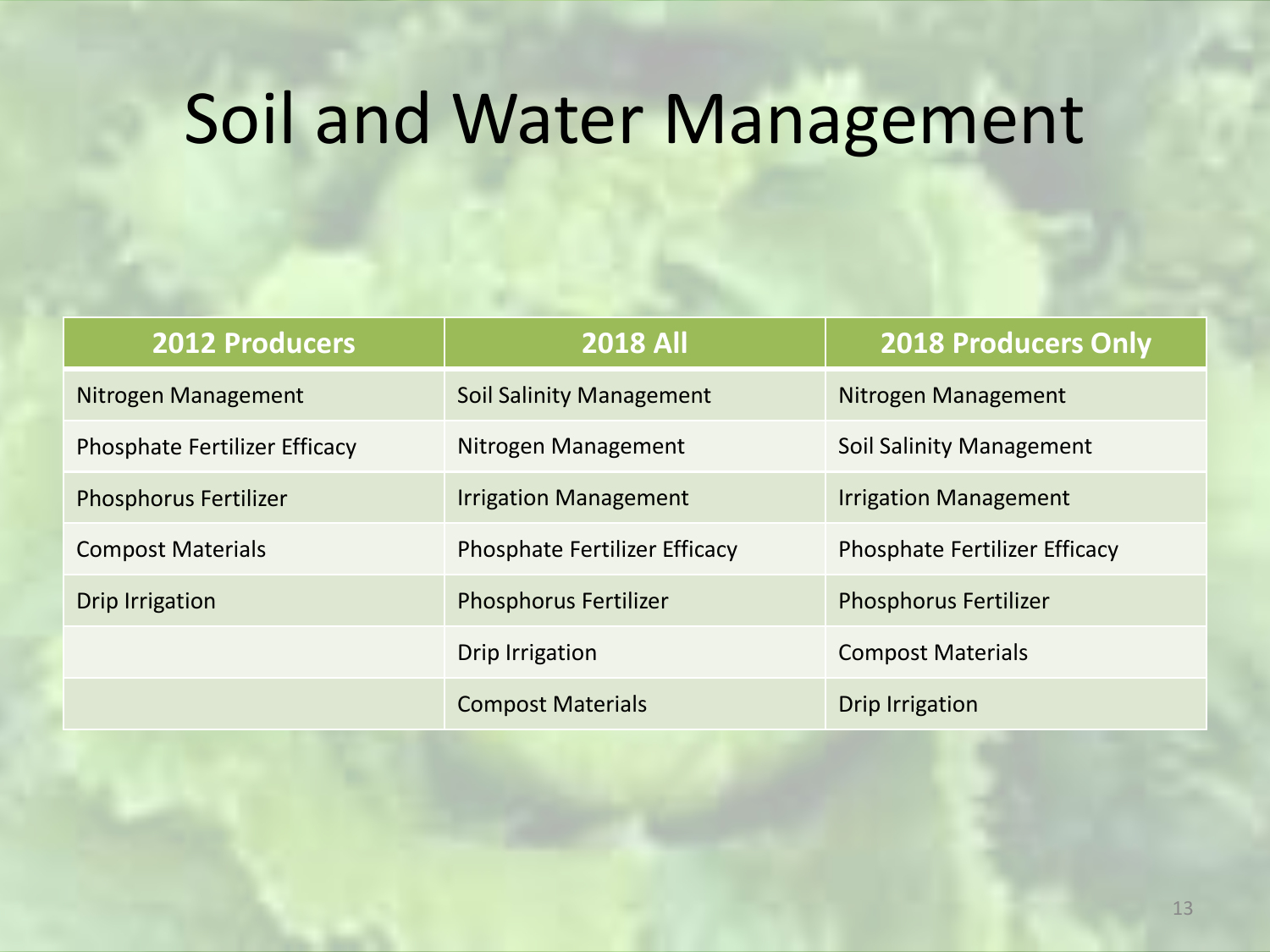# Technology

All 2018 Surveys (66)

#### **Priority\* High Medium Low**

*High*

**Other: Mechanical Weeding Other: Mechanical or Chemical Weeding Remote Sensing (Sensors and Drones) Mechanical/Chemical Thinning** *Low*

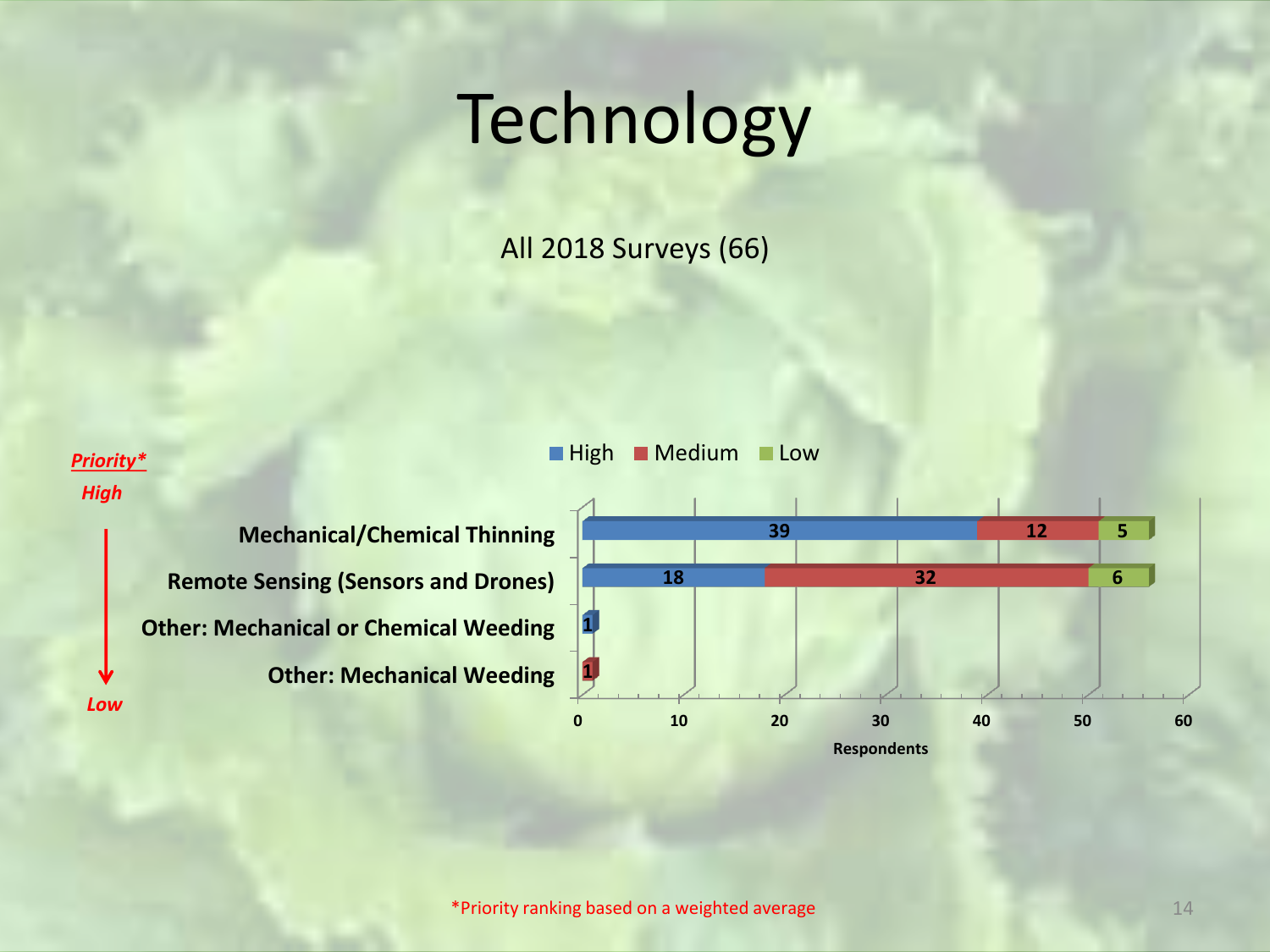# Technology

2018 Producers Only (35)



*High*



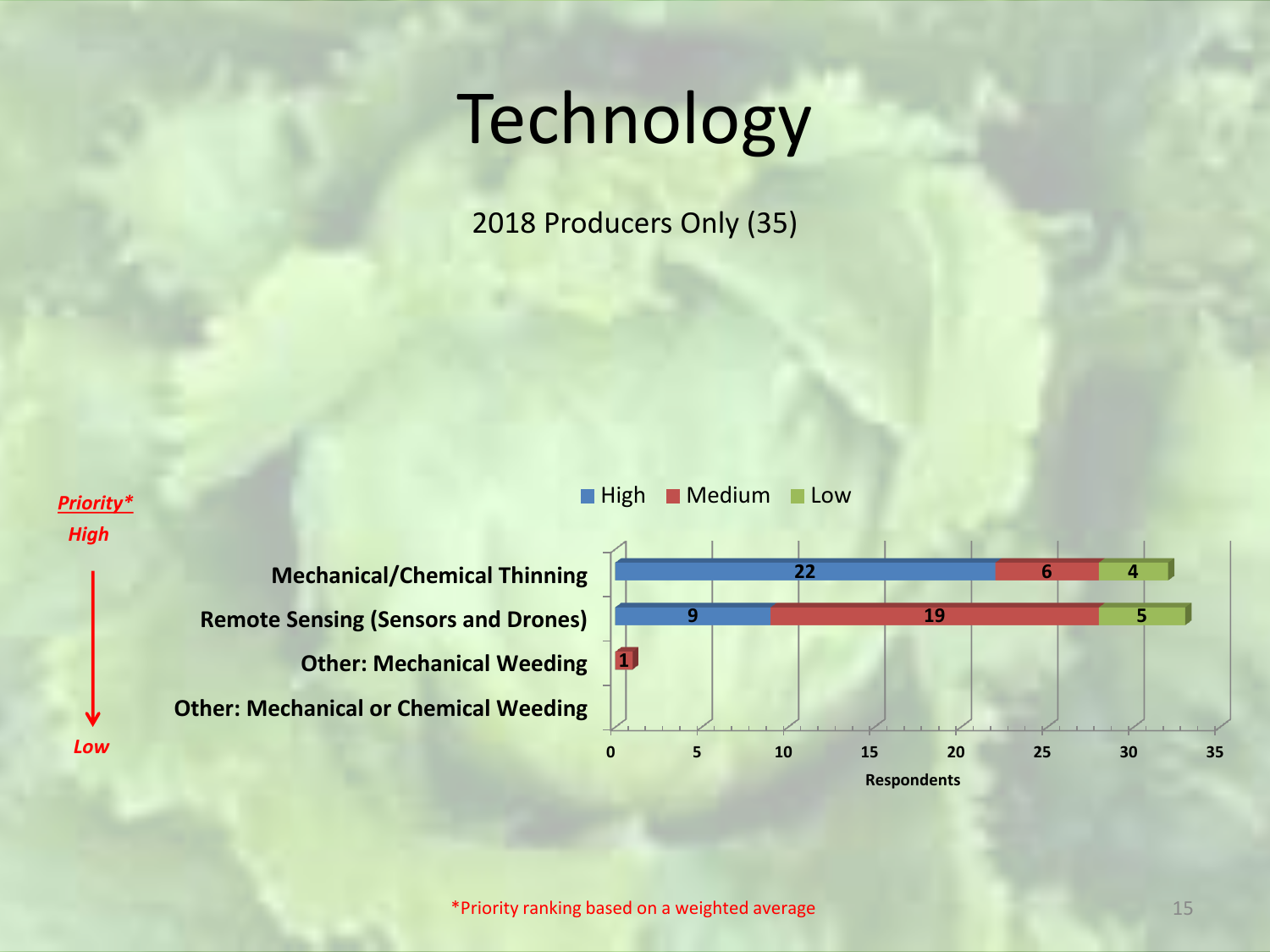# Technology

| <b>2012 Producers</b>               | <b>2018 All</b>                              | <b>2018 Producers Only</b>          |
|-------------------------------------|----------------------------------------------|-------------------------------------|
| <b>Mechanical/Chemical Thinning</b> | <b>Mechanical/Chemical Thinning</b>          | Mechanical/Chemical Thinning        |
|                                     | <b>Remote Sensing (Sensors and Drones)</b>   | Remote Sensing (Sensors and Drones) |
|                                     | <b>Other: Mechanical or Chemical Weeding</b> | <b>Other: Mechanical Weeding</b>    |
|                                     | <b>Other: Mechanical Weeding</b>             |                                     |

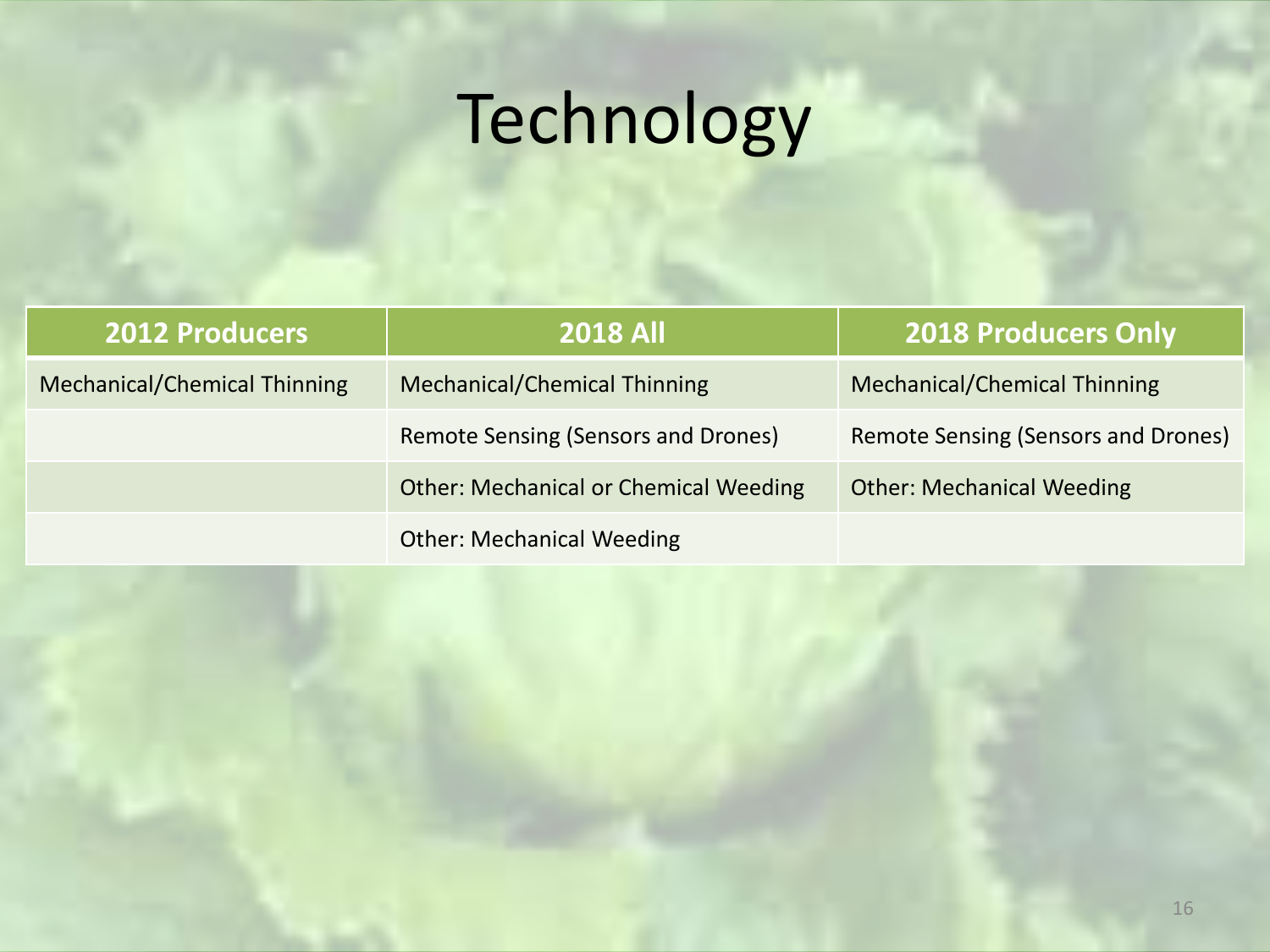### Insects and Nematodes

#### All 2018 Surveys (66)

**High Medium Low** 

*Priority\**

*High*



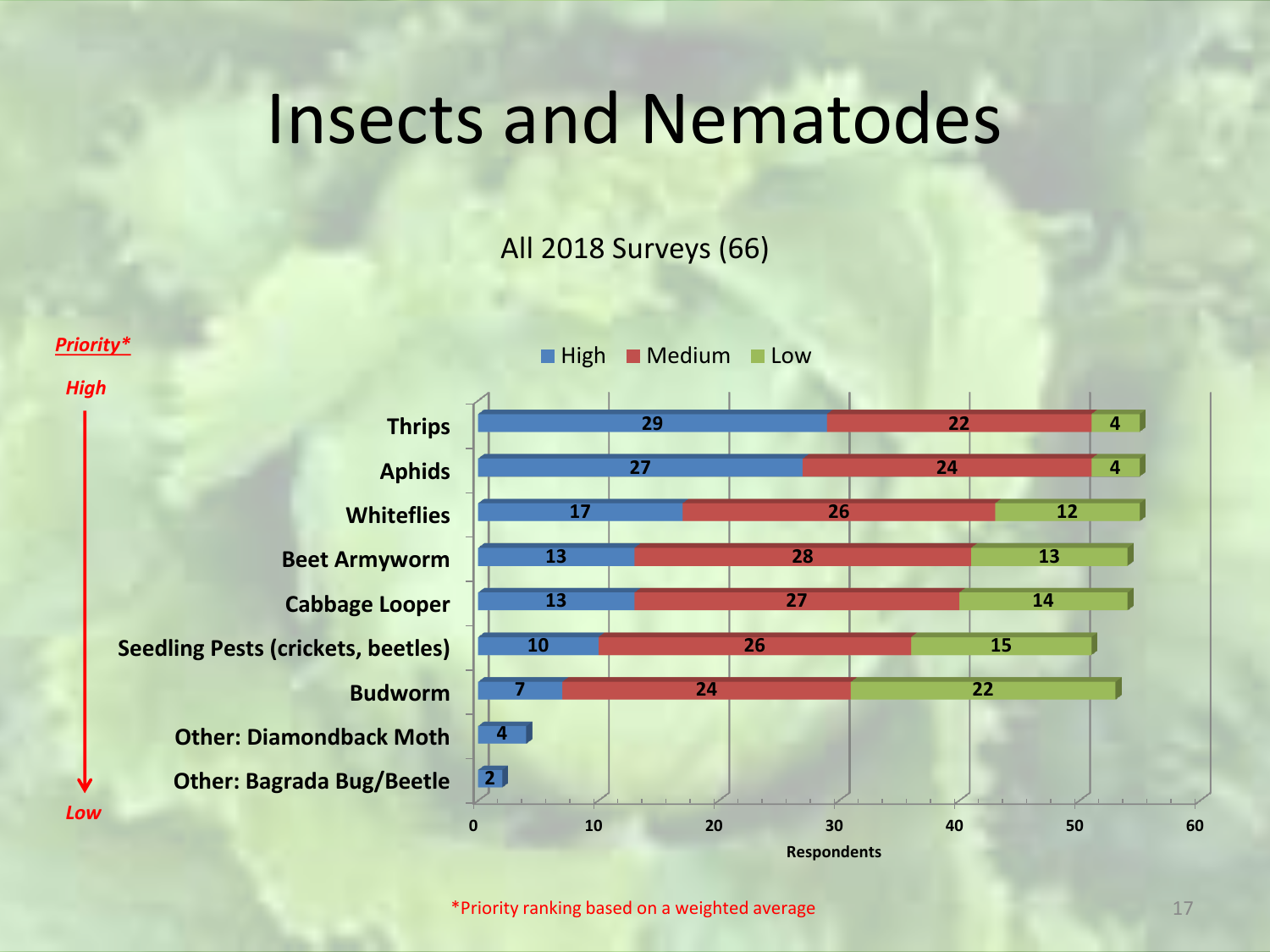### Insects and Nematodes

2018 Producers Only (35)

#### **High Medium Low**

**Other: Bagrada Bug/Beetle Other: Diamondback Moth Budworm Seedling Pests (crickets, beetles) Beet Armyworm Cabbage Looper Whiteflies Aphids Thrips 2 4 2 5 5 7 9 16 17 15** *Low*

*Priority\**

*High*

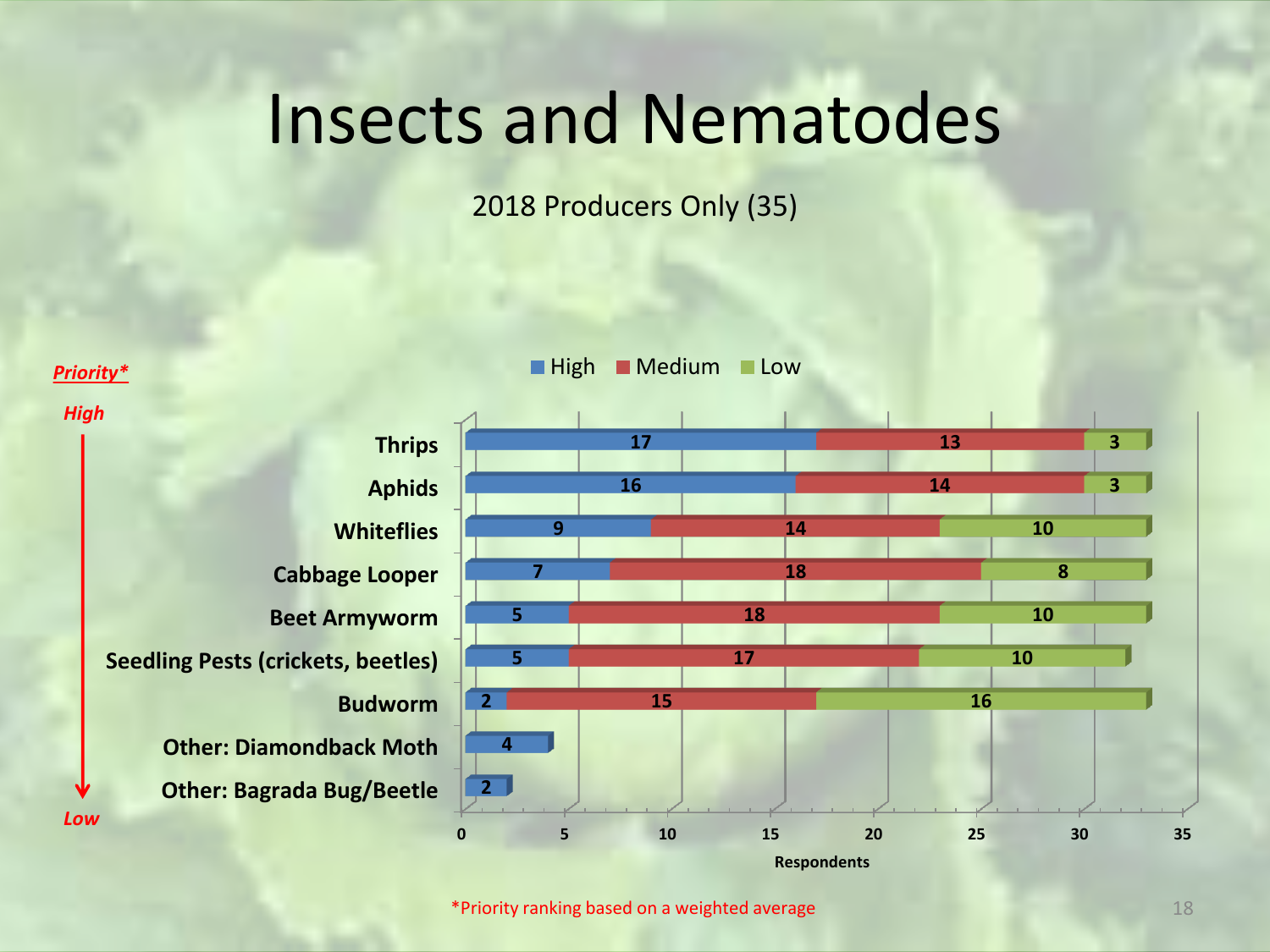## Insects and Nematodes

| <b>2012 Producers</b>              | <b>2018 All</b>                    | <b>2018 Producers Only</b>         |
|------------------------------------|------------------------------------|------------------------------------|
| <b>Thrips</b>                      | <b>Thrips</b>                      | <b>Thrips</b>                      |
| Aphids                             | Aphids                             | Aphids                             |
| Whiteflies                         | <b>Whiteflies</b>                  | Whiteflies                         |
| <b>Beet Armyworm</b>               | Beet Armyworm                      | Cabbage Looper                     |
| Seedling Pests (crickets, beetles) | Cabbage Looper                     | <b>Beet Armyworm</b>               |
| <b>Budworm</b>                     | Seedling Pests (crickets, beetles) | Seedling Pests (crickets, beetles) |
| Cabbage Looper                     | <b>Budworm</b>                     | <b>Budworm</b>                     |
| <b>Other: Bird Control</b>         | <b>Other: Diamondback Moth</b>     | <b>Other: Diamondback Moth</b>     |
|                                    | Other: Bagrada Bug/Beetle          | Other: Bagrada Bug/Beetle          |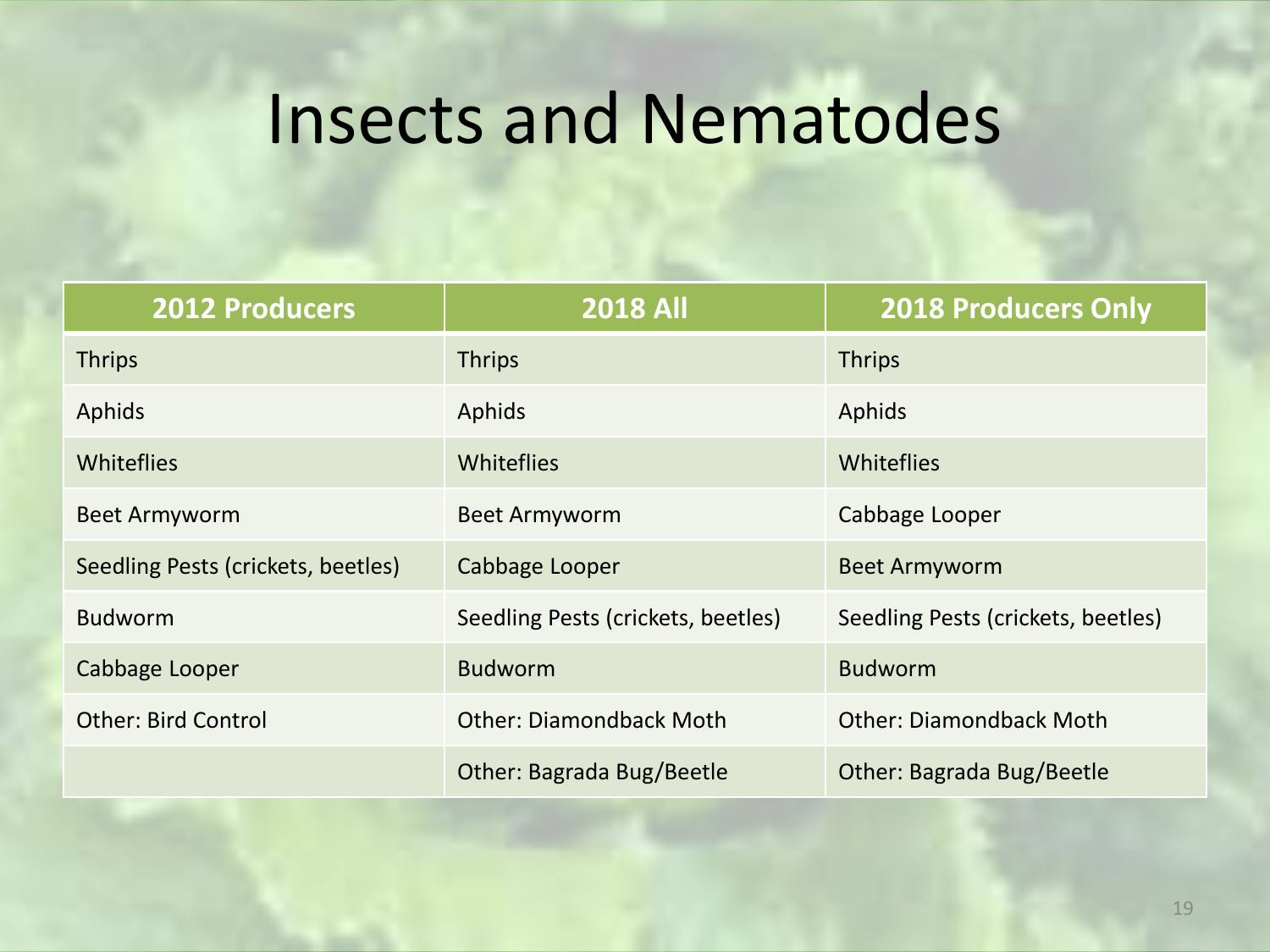## Food Safety

All 2018 Surveys (66)

#### **High Medium Low**

#### *Priority\* High*

*Low*

**Biosolids on Adjacent Land Water Quality Monitoring - Heavy Metals Water Quality Monitoring - Contaminants Deterrent/Repellant Devices for Wildlife Rapid Product E-coli Test Deterrent/Repellant Devices for Birds**

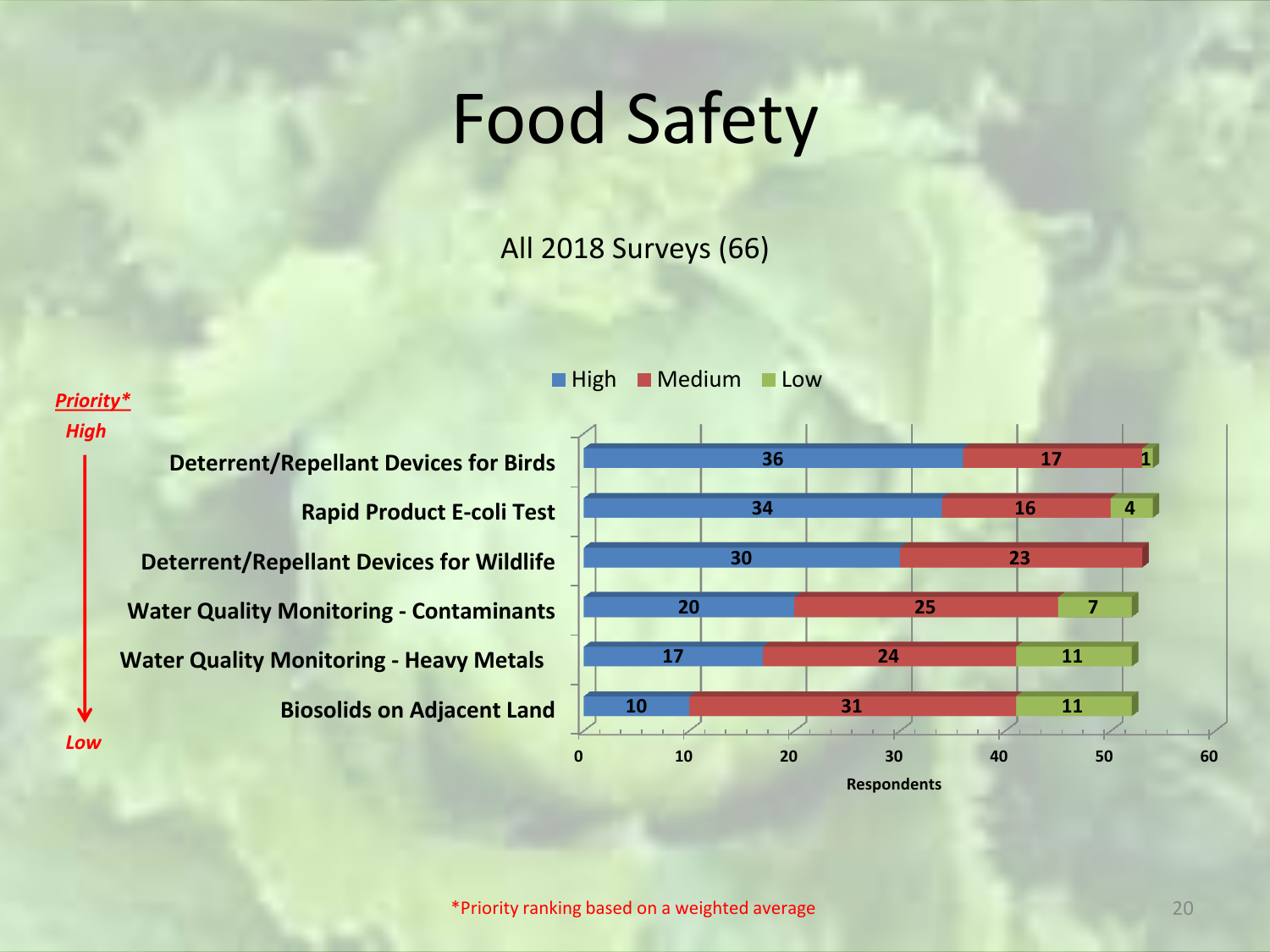## Food Safety

2018 Producers Only (35)

**High Medium Low** 

**Biosolids on Adjacent Land Water Quality Monitoring - Heavy Metals Water Quality Monitoring - Contaminants Rapid Product E-coli Test Deterrent/Repellant Devices for Wildlife Deterrent/Repellant Devices for Birds** *High Low*

*Priority\**

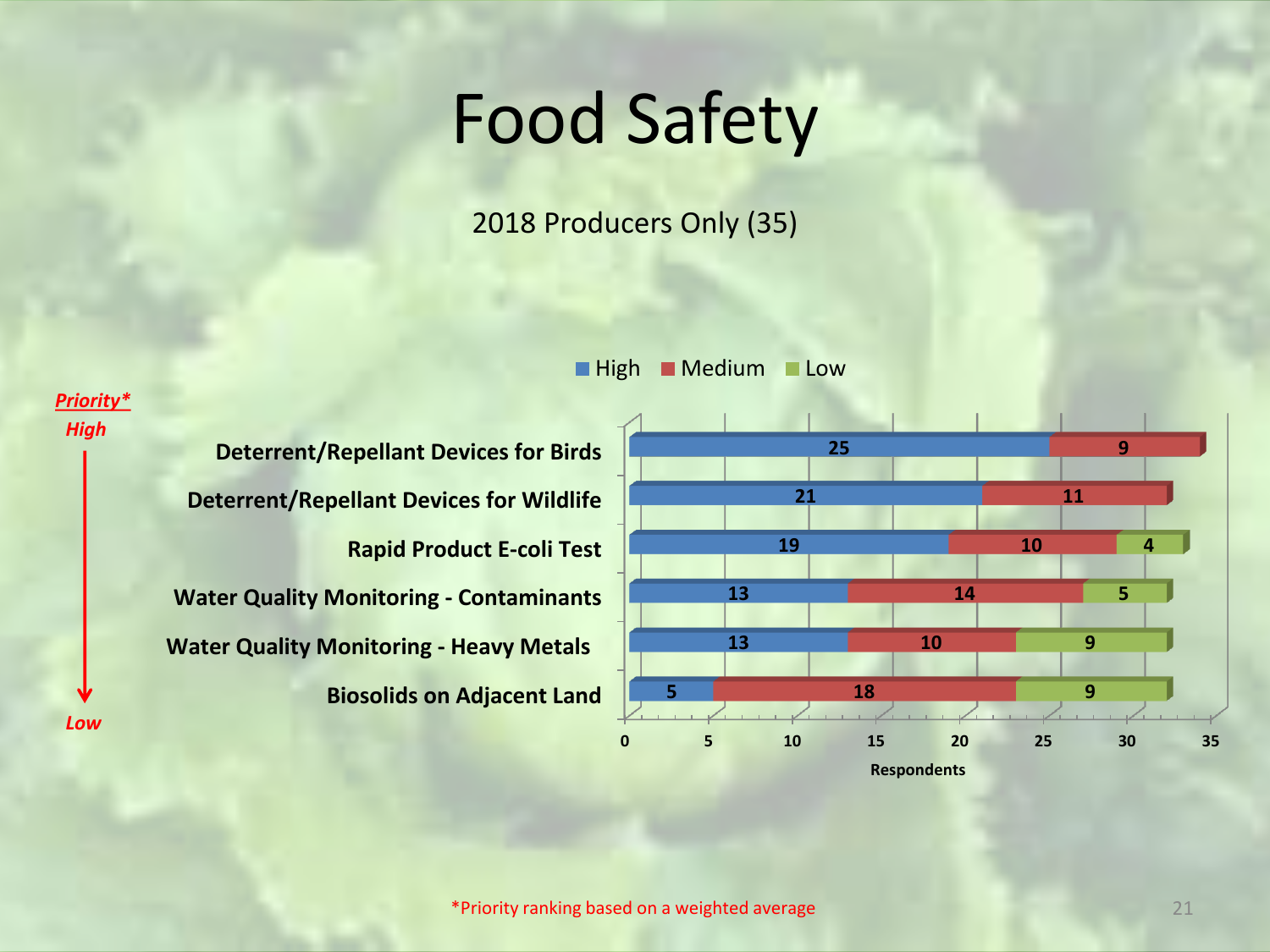# Food Safety

| <b>2012 Producers</b>                                    | <b>2018 All</b>                                          | <b>2018 Producers Only</b>                               |
|----------------------------------------------------------|----------------------------------------------------------|----------------------------------------------------------|
| Deterrent/Repellant Devices for<br><b>Birds</b>          | Deterrent/Repellant Devices for<br><b>Birds</b>          | Deterrent/Repellant Devices for<br><b>Birds</b>          |
| Deterrent/Repellant Devices for<br>Wildlife              | Rapid Product E-coli Test                                | Deterrent/Repellant Devices for<br>Wildlife              |
| <b>Water Quality Monitoring -</b><br>Contaminants        | Deterrent/Repellant Devices for<br>Wildlife              | Rapid Product E-coli Test                                |
| Rapid Product E-coli Test                                | <b>Water Quality Monitoring -</b><br>Contaminants        | <b>Water Quality Monitoring -</b><br>Contaminants        |
| <b>Biosolids on Adjacent Land</b>                        | <b>Water Quality Monitoring - Heavy</b><br><b>Metals</b> | <b>Water Quality Monitoring - Heavy</b><br><b>Metals</b> |
| <b>Water Quality Monitoring - Heavy</b><br><b>Metals</b> | <b>Biosolids on Adjacent Land</b>                        | <b>Biosolids on Adjacent Land</b>                        |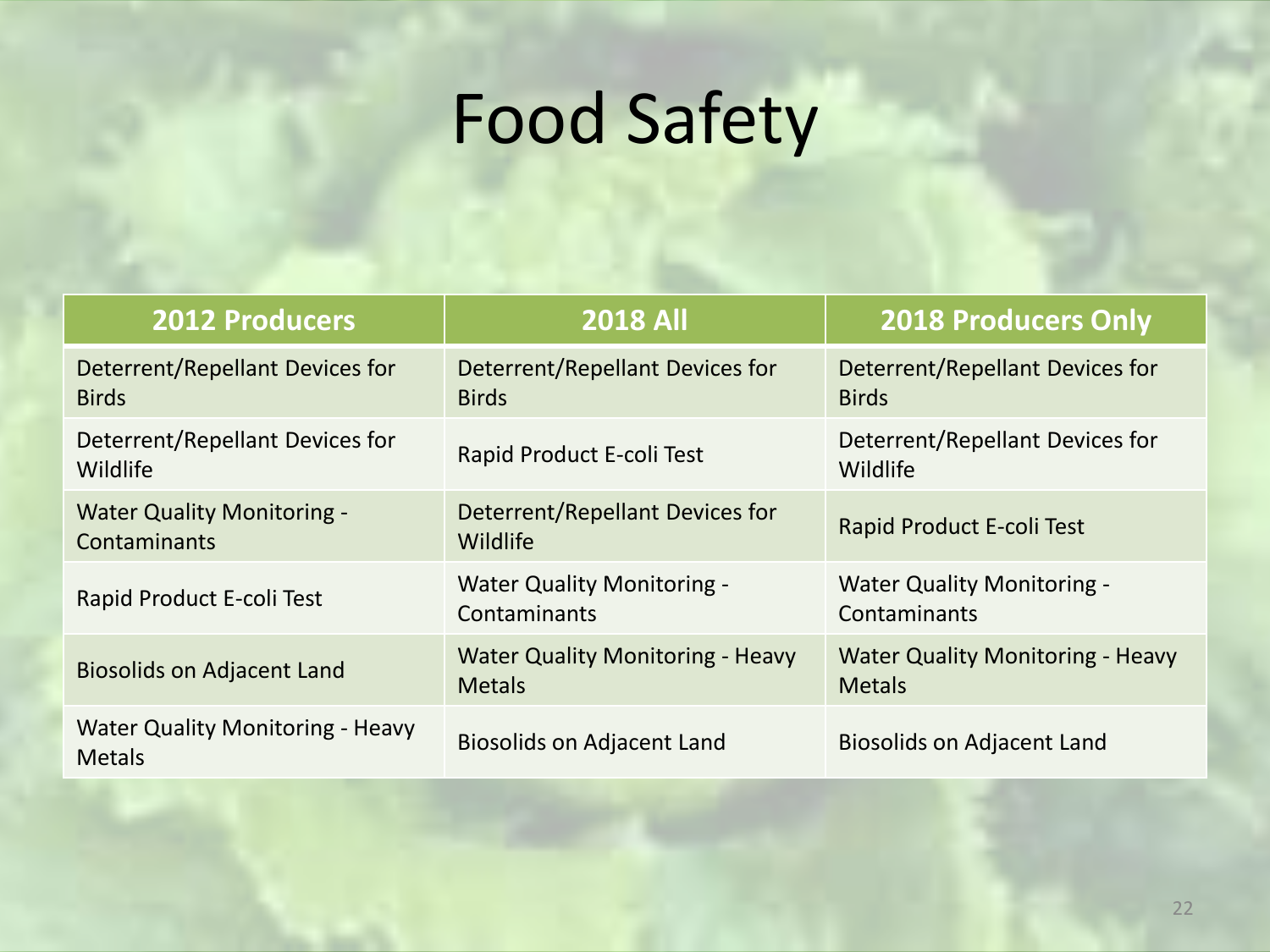# **Organic**

#### All 2018 Surveys (66)

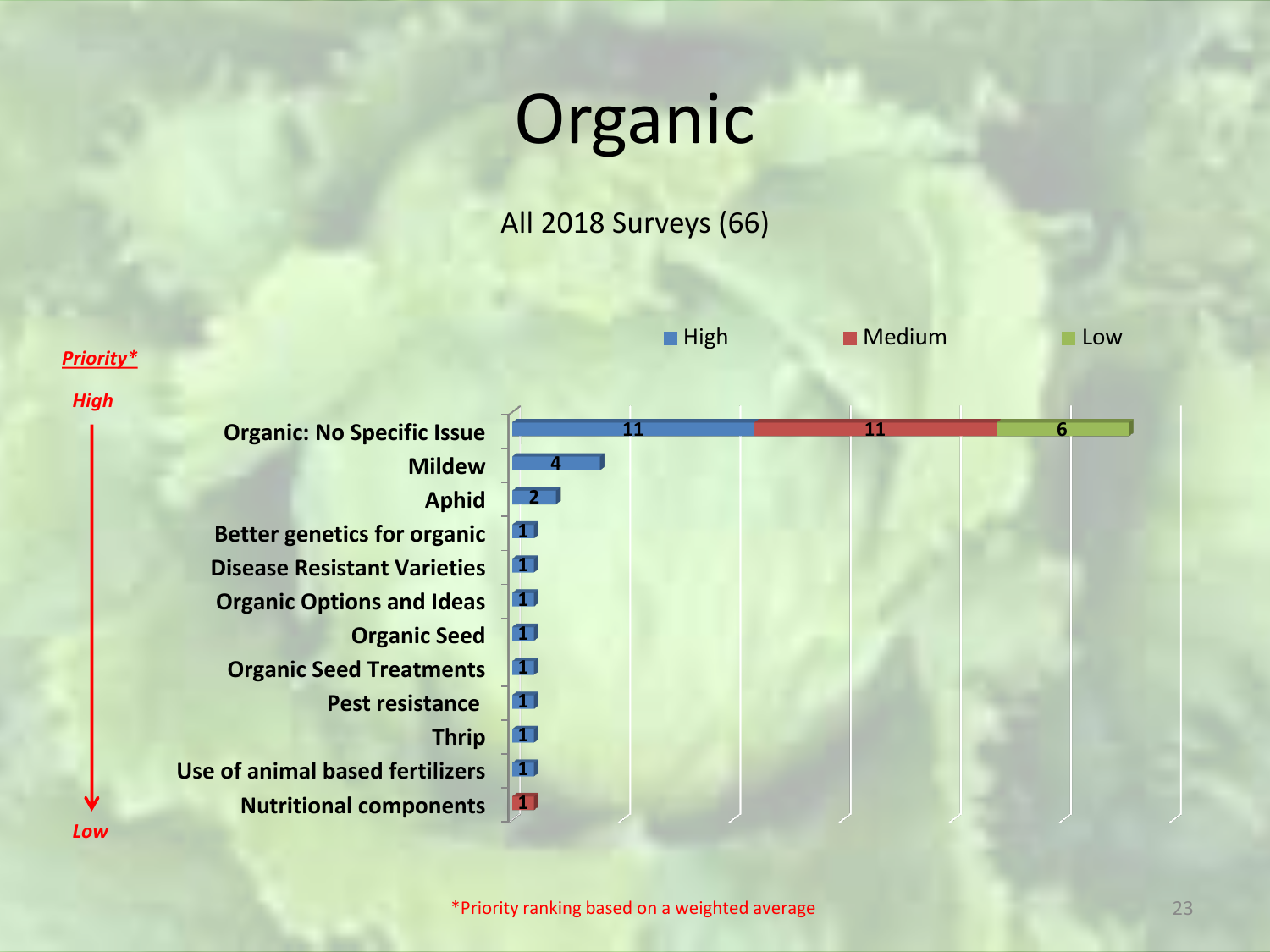# Organic

#### 2018 Producers Only (35)



24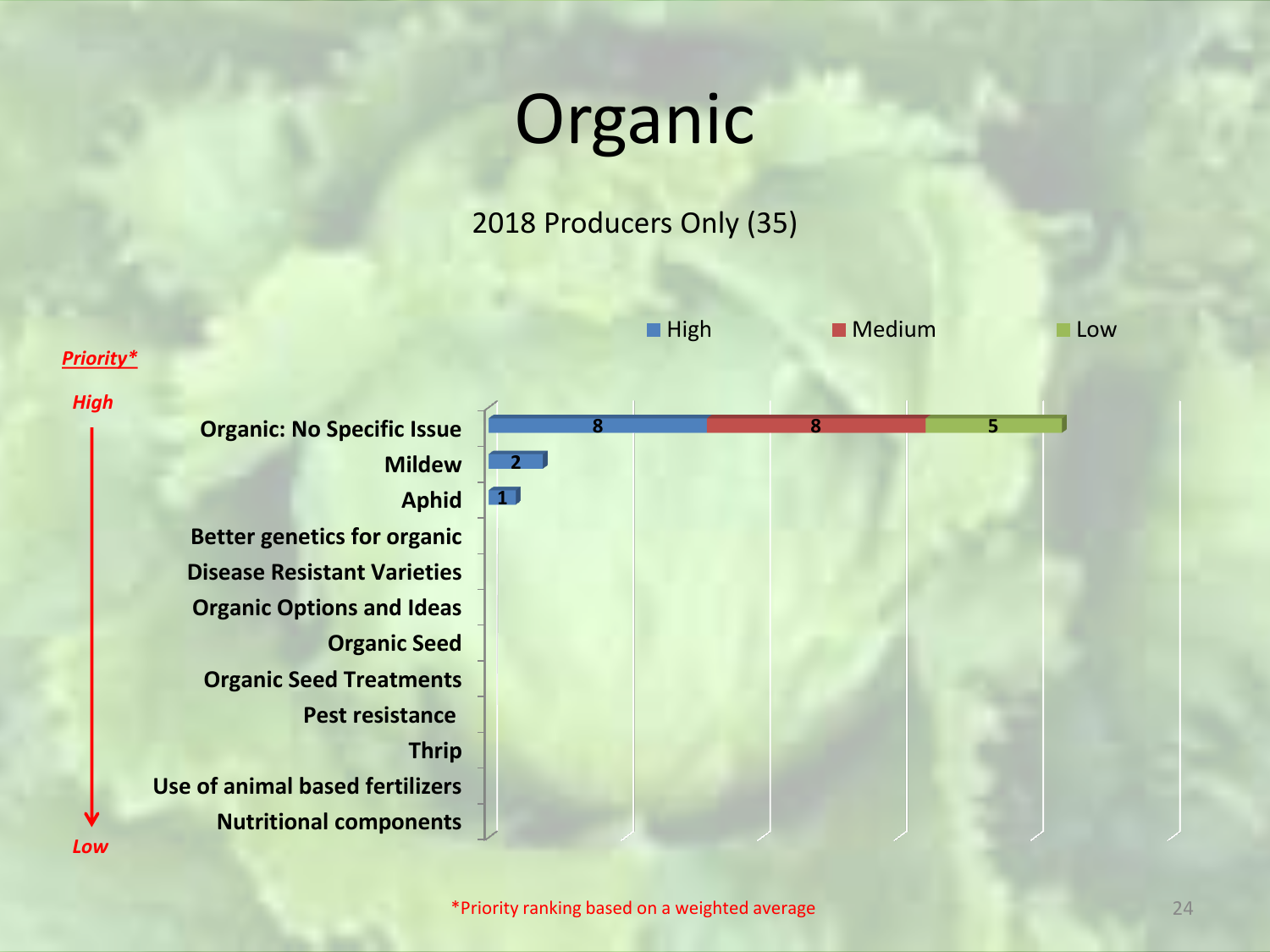# Organic

| <b>2012 Producers</b>     | <b>2018 All</b>                    | <b>2018 Producers Only</b>        |
|---------------------------|------------------------------------|-----------------------------------|
| <b>Beetles</b>            | <b>Organic: No Specific Issue</b>  | <b>Organic: No Specific Issue</b> |
| Post harvest and handling | <b>Mildew</b>                      | Mildew                            |
|                           | Aphid                              | Aphid                             |
|                           | Better genetics for organic        |                                   |
|                           | <b>Disease Resistant Varieties</b> |                                   |
|                           | <b>Nutritional components</b>      |                                   |
|                           | <b>Organic Options and Ideas</b>   |                                   |
|                           | <b>Organic Seed</b>                |                                   |
|                           | <b>Organic Seed Treatments</b>     |                                   |
|                           | Pest resistance                    |                                   |
|                           | Thrip                              |                                   |
|                           | Use of animal based fertilizers    |                                   |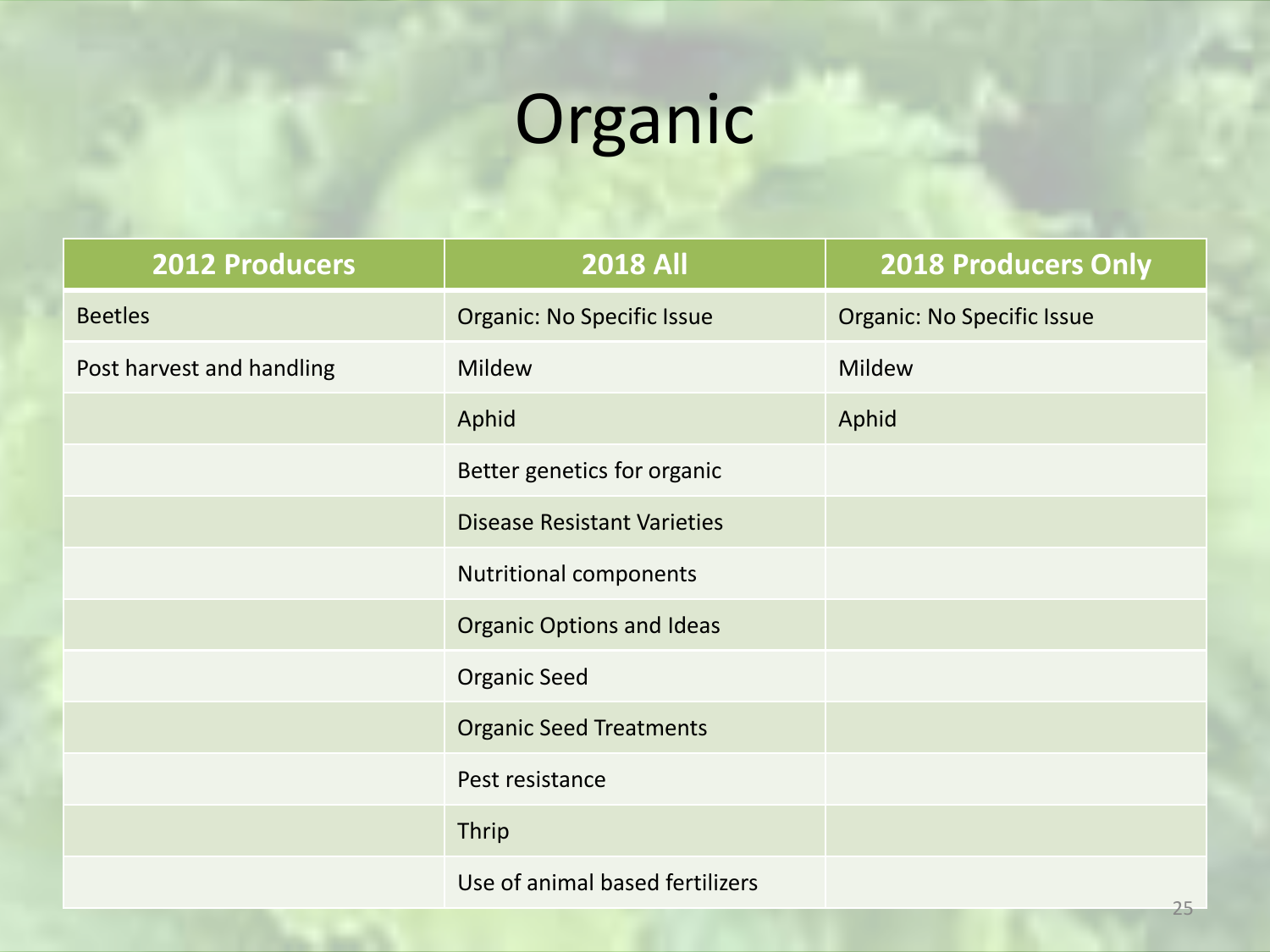# **Other**

Total and Producer Only